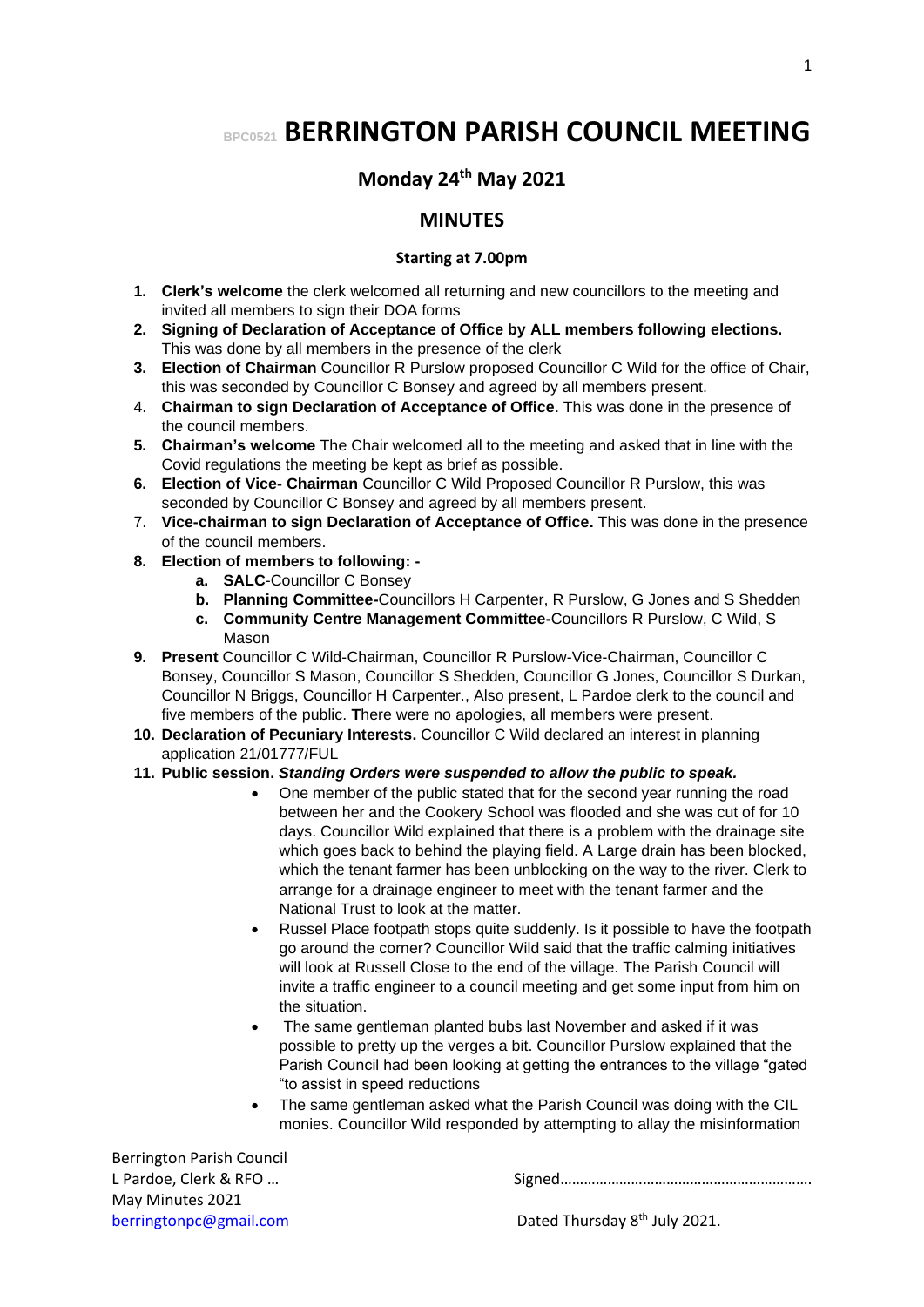that has been put about regarding the CIL money and the statement that the Parish Councils have not been claiming their share of CIL and thus giving it to Shropshire Council. It is paid over by SC with the Precept monies in April. Another member of the public replied with the question SO Parish Councils do not claim their share of CIL. Councillor Wild stated categorically NO we do not claim the money it is given to the Parish Council from the SC CIL Neighbourhood fund pot.

• A lady asked if the Parish Council had any power to rein in the comments of the Community Face book page as some of the comments were very upsetting. Councillor Wild explained that it was a Community Facebook page and run by a local resident so we had no power to do anything. Any Parish Council statements were made on the Parish Council website or in the Village Pump newsletter.

#### *Standing Orders were reinstated at this point*

- 12. **Council to agree the minutes from March 2021.**It was agreed that these were a true and accurate record of the meeting Proposed by Councillor R Purslow, seconded by councillor S Shedden and agreed by all members present.
- **13. Clerk to report on matters arising not covered on the agenda** The clerk reported that she had been in communication with SC, and GEL about the broken branches in the Chestnut tree on the green. She had received a communication from Stephen Shields and he was proposing putting a TPO on both of the large Chestnut trees as they were an important community feature , they were very large and magnificent , and he was concerned that the maintenance company would fell the trees rather than fulfil the programme of works which he had recommended that they carry out.

#### **14. Planning matters**

- Ref 20/04461/FUL Proposed barn conversion 66 Cantlop. *Permission Refused 9th April2021*
- Ref 20/04528/FUL The Mill, Berrington *Pending Consideration*
- Ref 21/00322/DIS Lower House Farm, Berrington *Pending Consideration*
- Reference: 21/00565/LBC (validated: 04/02/2021) Address: The Mill, Berrington Manor, Berrington, Shrewsbury, Shropshire, SY5 6HB
- Reference: 20/03554/FUL (validated: 16/09/2020) Boreton Farm, Boreton Permission refused 31 March 2021

#### New applications. *Councillor Wild left the meeting at this point*.

• Reference: 21/01777/FUL (validated: 28/04/2021) Address: Haven brook, Mascott, Shrewsbury, Shropshire, SY5 6EP Proposal: Siting of 3no. garden room buildings following removal of 1no. outbuilding and refurbishment of an existing outbuilding for office use. To install additional tarmac area for car parking After discussion it was agreed that he Parish Council fully supported this application so long as the pods remain in use for the intended our pose. Proposed by Councillor

S Shedden, seconded by Councillor C Bonsey and agreed by all members present. *Councillor Wild returned to the meeting at this point.*

#### **15. Highways matters**

- It was reported that in Noel Hill Road there are designated spaces for emergency vehicles and people are parking in them and the Emergency Vehicles are unable to turn around. There are NO PARKING signs there but people are ignoring them. Clerk to write to Severnside about this.
- Councillor Bonsey reported that Severn Trent had a series of leaks and were working to replace the fractured pipes.

#### **16. Financial matters**

Berrington Parish Council May Minutes 2021

L Pardoe, Clerk & RFO … Signed……………………………………………………….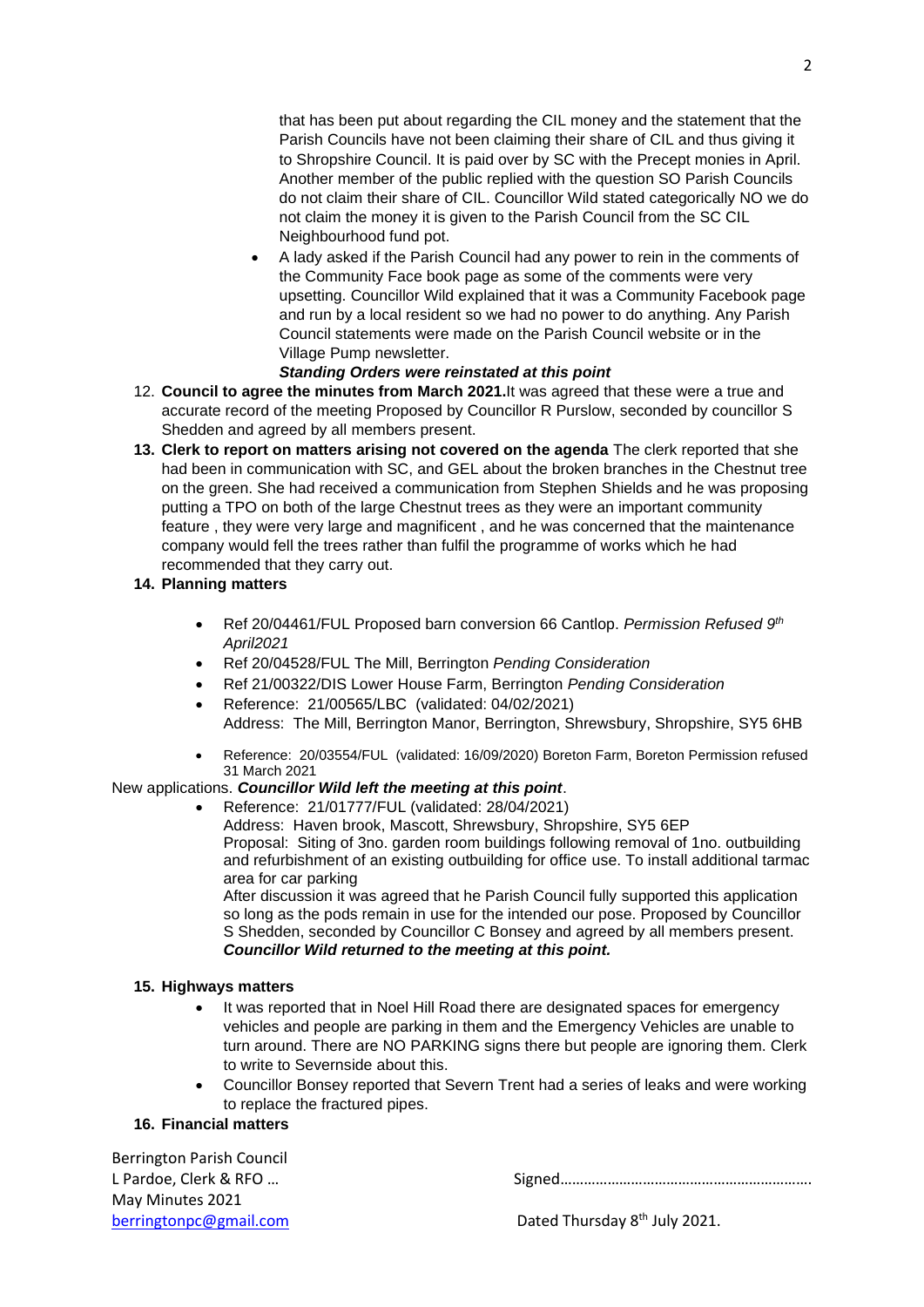a) Council to agree payment of invoices as presented by the clerk. It was agreed to pay the invoices as presented by the clerk Proposed by Councillor C Wild, seconded by Councillor R Purslow and agreed by all members present.

| <b>BGC</b> | staff                 | salary             | 550.52  |
|------------|-----------------------|--------------------|---------|
| <b>BGC</b> | <b>HMRC</b>           | <b>PAYE</b>        | 11.80   |
|            | <b>HMRC</b>           | <b>PAYE</b>        | $-6.40$ |
|            | staff                 | expenses           | 256.12  |
|            | <b>SJF Printing</b>   | newsletter         | 252.00  |
|            | D Malley              | payroll services   | 95.00   |
|            | <b>National Trust</b> | Rent               | 112.10  |
| <b>BGC</b> | Mr Fire Safety        | Fire saftey checks | 150.00  |
| <b>BGC</b> | staff                 | salary             | 550.52  |
| <b>BGC</b> | <b>SALC</b>           | Subscription fees  | 449.48  |
|            | total                 |                    | 2421.14 |

- b) Council to accept the Bank Reconciliation as presented by the clerk. It was agreed to accept the Bank Reconciliation as presented by the clerk Proposed by Councillor C Wild, seconded by Councillor R Purslow and agreed by all members present.
- c) Council to agree Year End Accounts as presented by the clerk. It was agreed to accept the Year end Accounts as presented by the clerk Proposed by Councillor C Wild, seconded by Councillor R Purslow and agreed by all members present.
- d) Council to receive Internal Audit Report It was agreed to receive the Internal Audit as presented by the clerk Proposed by Councillor C Wild, seconded by Councillor R Purslow and agreed by all members present.
- e) Council to agree Section 1 of Annual Governance and Accountability Return-Accountability Statement 2020/2021. Members agreed Section 1 of Annual Governance and Accountability Statement 2020/2021 Proposed by Councillor C Wild, seconded by Councillor R Purslow and agreed by all members present.
- f) Council to agree Section 2 of Annual Governance and Accountability Return Accounting Statements 2020/2021 Members agreed Section 2 of Annual Governance an Accountability Return Accounting Statements 2020/2021 Proposed by Councillor C Wild, seconded by Councillor R Purslow and agreed by all members present.

#### 17. **Parish Matters.**

- Councillor Purslow suggested that a group of members walk the villages and estates to note all the problems that need attention. Councillor C Bonsey suggested that this could be done when the Summer Litter Pick s done
- Councillor C Bonsey reported that the Allotments wall still needs work doing on it. Suggested that we get a Structural engineer to look at it. Clerk to look at quotes for the July meeting.
- Councillor Durkan had raised some money for some benches to be placed around the village for people to just sit and chat or rest. This is for all residents. It was suggested that she ask people for suggestions where they would like them to be placed.
- Councillor S Mason, Councillor R Purslow are having an opening for the new kitchen during the first weekend in July. It was suggested that this would be an ideal opportunity for people to suggest locations for the 4 benches.

Berrington Parish Council May Minutes 2021

L Pardoe, Clerk & RFO ... **Example 20 and 20 and 20 and 20 and 31 and 31 and 31 and 31 and 31 and 31 and 31 and 31 and 31 and 31 and 31 and 31 and 31 and 31 and 31 and 31 and 31 and 31 and 31 and 31 and 31 and 31 and 31 an**